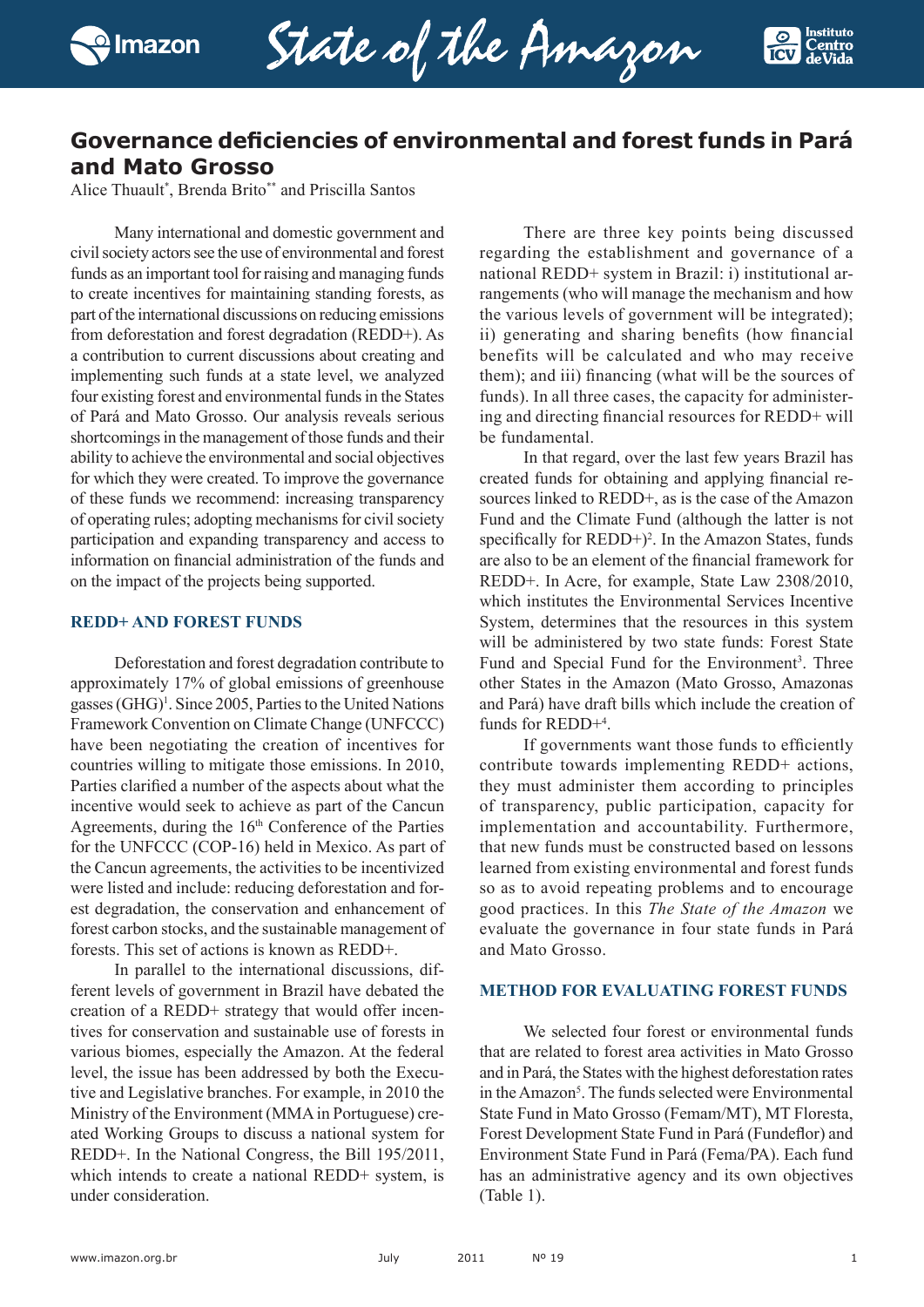

State of the Amazon



For the analysis, we collected information through a review of legislation and interviews with employees at the fund management agencies and at their respective overseeing institutions (State Public Prosecution Service – MPE and State Audit Court – TCE). Data collection was oriented by eight governance indicators based on the principles cited in

the previous section. Each indicator has elements of quality that guided evaluation (Table 2)<sup>6</sup>. Based on the information collected we categorized the indicators as "weak, moderate or strong". A moderate ranking corresponds to a partial fulfillment of those elements, whereas the weak ranking refers to insufficient fulfillment or non-fulfillment of those elements.

|             | <b>Funds</b>       | Year<br>cre-<br>ated | <b>Legal instruments</b><br>that created and<br>regulate the fund | <b>Main purpose</b>                                                                                                                                                                                                                                                                                                                                                                                                                                                     | <b>Managing</b><br>agency                                              | Fund<br><b>Resources</b><br>(R <sub>s</sub> )                               |
|-------------|--------------------|----------------------|-------------------------------------------------------------------|-------------------------------------------------------------------------------------------------------------------------------------------------------------------------------------------------------------------------------------------------------------------------------------------------------------------------------------------------------------------------------------------------------------------------------------------------------------------------|------------------------------------------------------------------------|-----------------------------------------------------------------------------|
| Mato Grosso | Femam              | 2005                 | Mato Grosso<br>Complementary Law<br>232/2005                      | Finance the implementation<br>of actions seeking to: restore<br>or reconstitute harmed forest<br>assets; protect the environ-<br>ment; regularize conserva-<br>tion units; implement forest<br>and water policies; develop<br>environmental education<br>programs; agency expenses<br>linked to funding and invest-<br>ment activities including<br>expenses for capacity-build-<br>ing; improvement, develop-<br>ment and modernization of<br>environmental activities | Environmental<br>State Agency in<br>Mato Grosso<br>(Sema/MT)           | Information<br>not available<br>to the public <sup>a</sup> .                |
|             | <b>MT Floresta</b> | 2005                 | Mato Grosso<br>Complementary Law<br>233/2005                      | Supporting forest develop-<br>ment in the State through<br>collecting forest replacement<br>fees                                                                                                                                                                                                                                                                                                                                                                        | Rural Devel-<br>opment State<br>Agency in Mato<br>Grosso<br>(Seder/MT) | 6.9 million<br><b>Brazilian</b><br>Reals <sup>b</sup>                       |
| Pará        | Fema               | 1995                 | State Law 5887/1995<br>and State Decree<br>1523/1996              | Finance plans, programs,<br>projects, research and tech-<br>nologies that seek to ensure<br>the rational and sustained<br>use of natural resources<br>and the implementation of<br>actions directed towards<br>enforcement, defense and<br>recovery of the natural<br>resources                                                                                                                                                                                         | Environmental<br>State Agency in<br>Pará<br>(Sema/PA)                  | Information<br>not available<br>to the public                               |
|             | <b>Fundeflor</b>   | 2007                 | State Law 6963/1995<br>and State Decree<br>2237/1996              | Promote, encourage and sup-<br>port the organization, diver-<br>sification, verticalization and<br>dynamization of sustainable<br>forest-based activities in the<br><b>State</b>                                                                                                                                                                                                                                                                                        | State Institute for<br>Forest Develop-<br>ment in Pará<br>(Ideflor)    | Still in<br>implementa-<br>tion phase<br>and without<br>resources so<br>far |

## **Table 1: Characteristics of state forest funds in Pará and Mato Grosso**

<sup>a</sup> The expense authorized for fiscal year 2009 by Sema/MT was 89.8 million reals (Official Press from 03/09/2010, number 25275, p. 33). However, it is not specified if this number corresponds or not to the funds managed by Femam/MT.

b Funds for fiscal year 2007 (TCE/MT, 2009, Technical audit report from TCE/MT)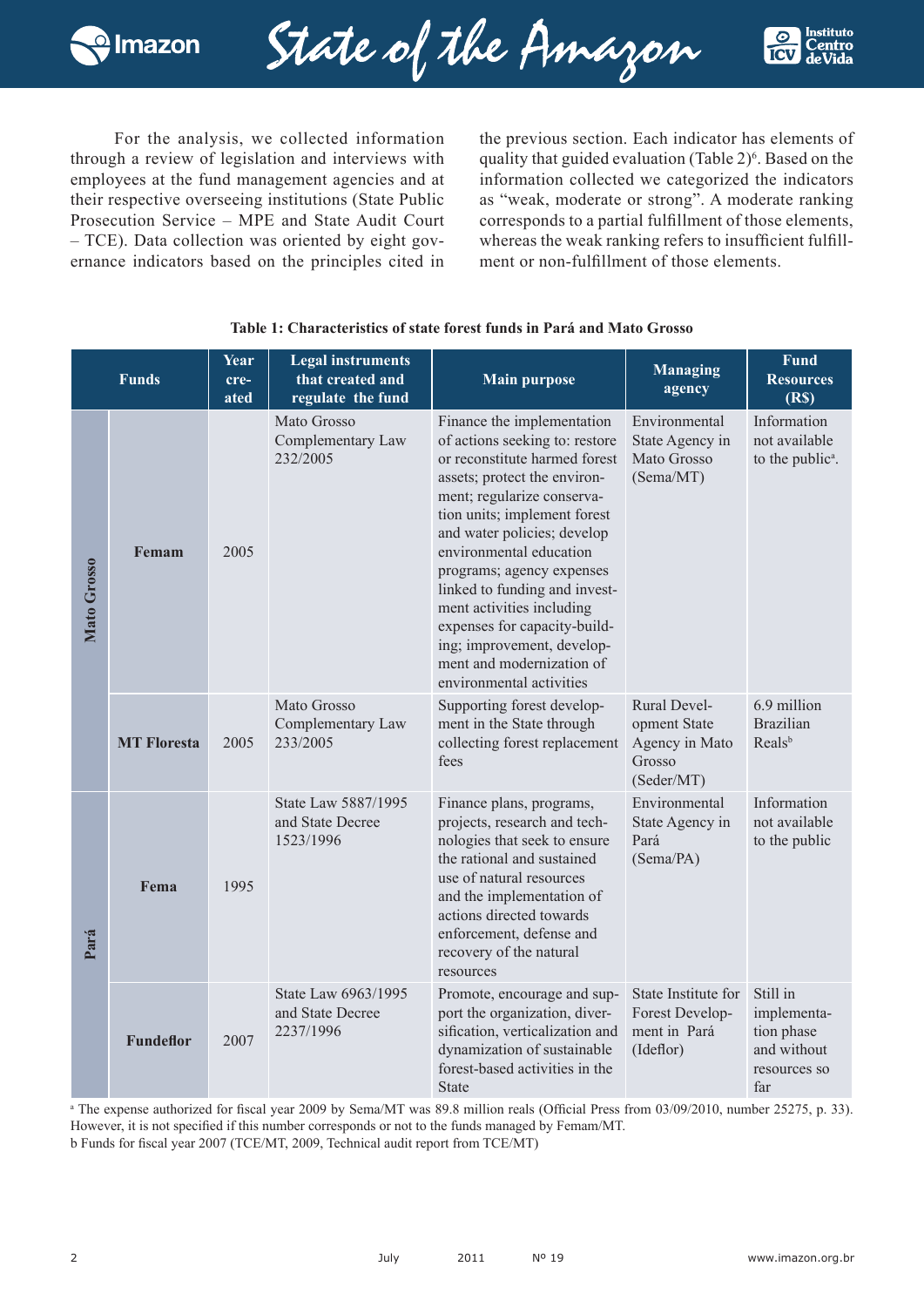

State of the Amazon



#### **Table 2: Indicators of governance evaluation for environmental and forest funds**

| <b>Indicators</b>                                                    | <b>Elements of Quality</b>                                                                                          |  |  |  |
|----------------------------------------------------------------------|---------------------------------------------------------------------------------------------------------------------|--|--|--|
|                                                                      | Fund priorities and objectives established through a transparent and participatory process.                         |  |  |  |
| <b>Public participation</b><br>in creation/revision of<br>fund rules | Regulation of the fund and operational procedures established through a transparent and partici-<br>patory process. |  |  |  |
|                                                                      | Revision of fund objectives and rules integrate contributions from civil society.                                   |  |  |  |
| <b>Clarity of rules for</b>                                          | Collection and distribution of funds based on rules that are clear and accessible to public.                        |  |  |  |
| collection and                                                       | Procedures for application to fund clear and accessible to public.                                                  |  |  |  |
| distribution                                                         | Norms and criteria for evaluating proposals are clear and accessible to public.                                     |  |  |  |
| of resources                                                         | Fund employees send feedback on the evaluation of project proposals.                                                |  |  |  |
| Clarity in administra-                                               | Roles and responsibilities of the fund's management structure are clearly defined by law.                           |  |  |  |
| tive responsibilities                                                | Clarity regarding who is the authority for deciding project approval.                                               |  |  |  |
|                                                                      | Specific procedures for access to the fund by vulnerable groups.                                                    |  |  |  |
| <b>Specific support for</b><br>more vulnerable                       | Technical support for vulnerable groups.                                                                            |  |  |  |
| groups                                                               | Support for vulnerable groups in fulfilling norms and requirements.                                                 |  |  |  |
|                                                                      | Access by vulnerable groups to the fund monitored.                                                                  |  |  |  |
|                                                                      | Fund employees have forest expertise.                                                                               |  |  |  |
| <b>Forest and</b>                                                    | Employees consult specialists in evaluating proposals.                                                              |  |  |  |
| <b>Fundraising</b>                                                   | Employees consult stakeholders in evaluating proposals.                                                             |  |  |  |
| expertise                                                            | Employees consult project proponents for clarification in evaluating proposals.                                     |  |  |  |
|                                                                      | Employees have expertise in obtaining funds.                                                                        |  |  |  |
| <b>Administrative</b>                                                | Financial and human resources sufficient for administering fund.                                                    |  |  |  |
| capacity                                                             | Field monitoring team has access to information needed.                                                             |  |  |  |
|                                                                      | Financial report available to public in various formats (printed, online, etc.).                                    |  |  |  |
| Financial                                                            | Reports include all fund operations.                                                                                |  |  |  |
| monitoring                                                           | Reports generated in a regular fashion.                                                                             |  |  |  |
|                                                                      | Information contained in reports clearly presented and easily understandable.                                       |  |  |  |
|                                                                      | Monitoring of contribution of the fund to the established objectives.                                               |  |  |  |
| <b>Monitoring of</b><br>impacts and                                  | Monitoring of other social and environmental impacts.                                                               |  |  |  |
| effectiveness                                                        | Monitoring mechanisms include consultations of interested parties.                                                  |  |  |  |
|                                                                      | Efforts to correct the main problems identified by monitoring.                                                      |  |  |  |

## **GOVERNANCE EVALUATION FOR FOREST FUNDS**

We identified several failures in governance that hinder the functioning of the funds analyzed. The majority of indicators evaluated obtained a *weak* ranking (Figure 1). In fact, a *strong* ranking was obtained only in evaluating clarity in administrative responsibilities in the management of MT Floresta and Fundeflor (PA), as well as the administrative capacity at Femam (MT). In general, the main problems shared by the four funds were:

• *Lack of transparency in procedures for selecting projects***:** Access to funds by third parties is limited by the lack of dissemination of the procedures for selecting projects. None of the funds evaluated disclose the norms and criteria used for evaluating proposed projects. Furthermore, the funds do not provide feedback to proponents regarding evaluation of proposals when they are not accepted;

*• Nonexistence of technical support to help groups with difficulties in elaborating proposals***:** There is no specific technical-administrative support for facilitating access to the funds by groups that have difficulties in elaborating proposals (e.g. populations that depend on the forest but have a low level of formal education);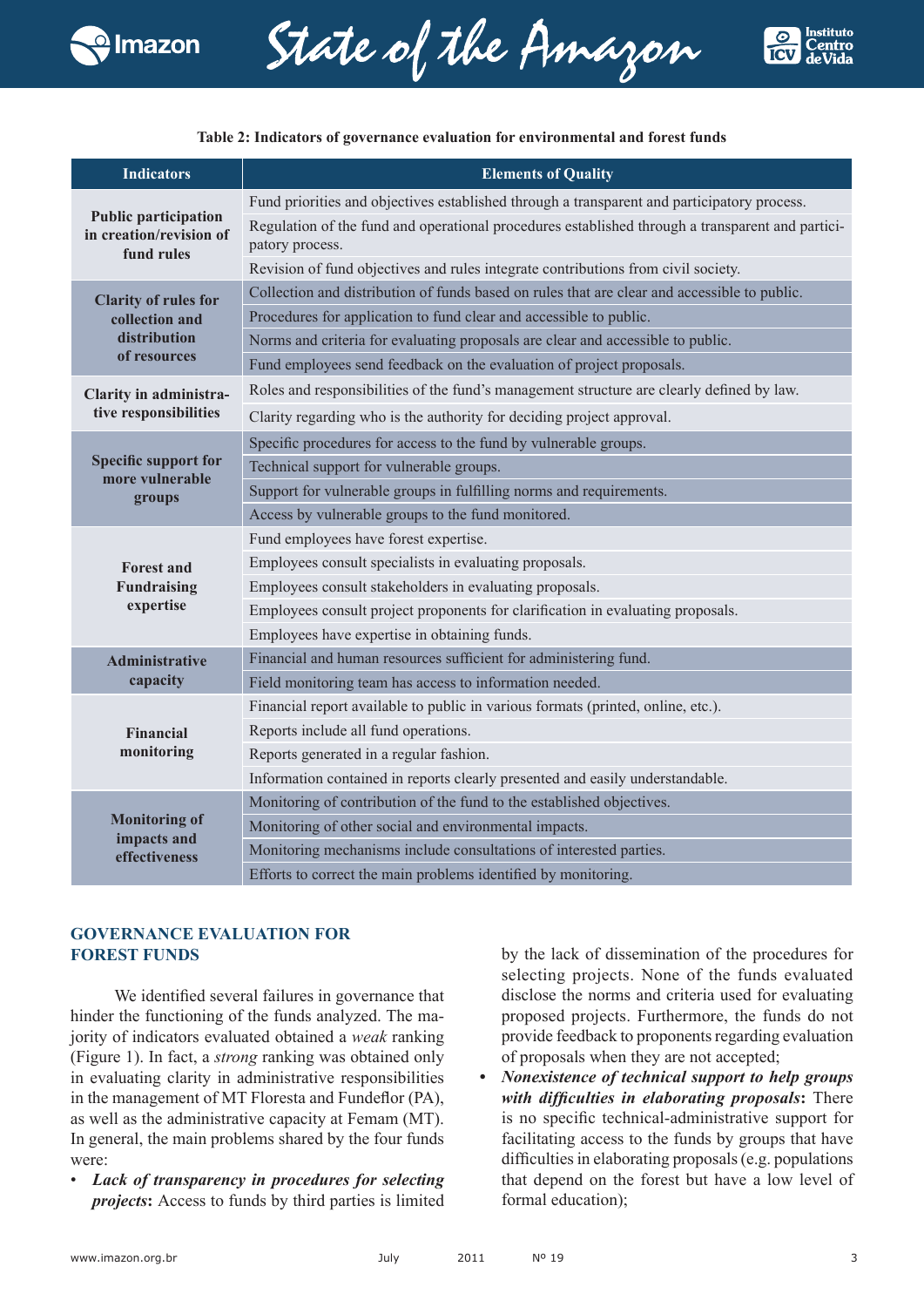

State of the Amazon



- *Monitoring insufficiency*: The funds do not have adequate mechanisms for monitoring the impact of the activities they support. This makes it impossible to evaluate the efficiency of the economic incentives provided by those funds or their contribution to the implementation of sustainable forest-based activities
- *• Lack of transparency in rendering accounts***:** None of the evaluated funds disclose comprehensive financial reports in a regular fashion. Limited information can be found in the annual reports of the State Audit Courts, but they are insufficient to allow a proper understanding of the funds activities. In the case of Fema (PA) for example, the State Audit Court publishes in its website only the summaries of the assessments made upon the fund financial report, but this is information is only available for some years of this fund operation. In addition, the contents of these court assessments do not present the complete content of the reports and the state audit court does not allow public access to the full report<sup>7</sup>.

Besides these problems in common, we have also observed the lack of mechanisms for participation by civil society in three funds. Participation by different sectors of society in this type of board is vital for balancing the priorities and choices of the support offered. The exception in this case is MT Floresta, which has a board of representatives from civil society responsible for selecting the projects to be supported. However even the board does not have information regarding the progress of the supported projects or even the volume of resources annually obtained and distributed by this fund.

Our analysis also identified some specific aspects of failures in the governance of each fund. For example, Femam/MT and Fema/PA present serious problems of consistency between their rules and operating practices. In the case of Fema/PA, State Decree 1523/1996 establishes that its financial resources will be administrated by a Board of Directors and by an Executive Secretariat linked to it. However, we verified that there is no staff designated as members to perform these functions<sup>8</sup>.

In the same way, in the case of Femam/MT, Mato Grosso Complementary Law 232/2005 indicates that there should be a single body specifically designated for its administration, but in practice, the fund is managed by several coordinating offices within Sema/MT<sup>9</sup>. Furthermore, although the law indicates various areas for applying the resources of the funds, including support for agencies outside of the environmental secretariats, in practice Femam and Fema have been used only to support projects from the respective Semas in Mato Grosso and Pará.

Among the funds evaluated, Fundeflor/PA is the only one still in initial implementation phase and that has not yet begun its activities for distributing resources. Its principal source of resources will be the state forest concessions, which should only begin operating in 201210. Even so, we observe that there are still no clear rules for access to fund resources, which need to be defined by the State Institute for Forest Development in Pará (Ideflor) throughout 2011.



**Figure 1: Summary of evaluation of governance indicators in four environmental and forest funds in Mato Grosso and in Pará**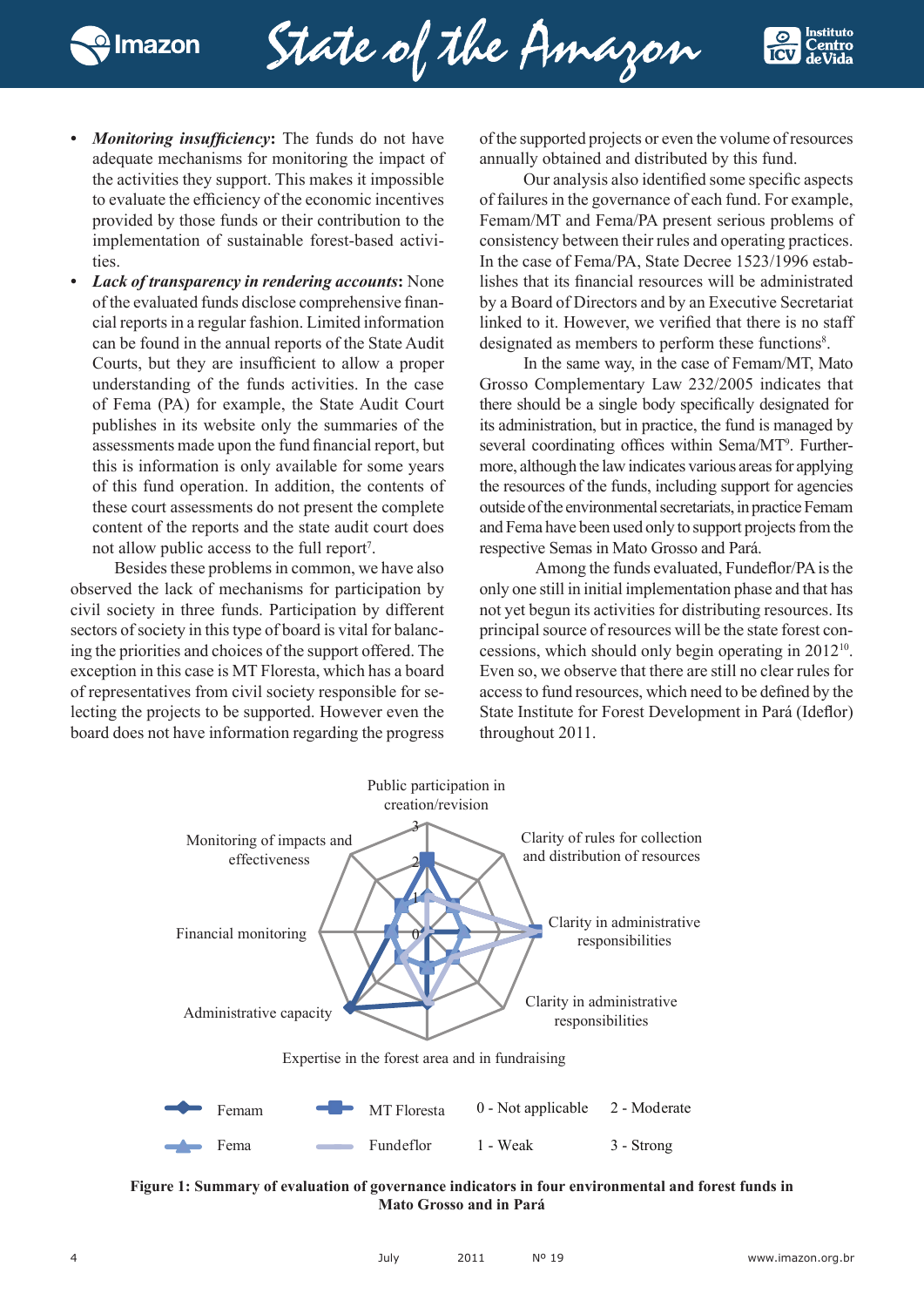State of the Amazon



## **RECOMMENDATIONS FOR PUBLIC POLICIES**

Our analysis reveals that the four state funds evaluated need major improvements in their administrative and financial management in order to achieve their objectives. These results can guide the creation of a new state fund directed towards obtaining and administering resources for REDD+, in addition to directing reforms in the funds evaluated. The major recommendations for the existing funds and those yet to be created are:

*Disclose rules for access to the funds resources***.**  The rules determining the distribution of the funds resources should be made available to the public, including the requirements for presenting projects and criteria for evaluation. Moreover, the justifications for approval and rejection of proposals should be forwarded to proponents and disclosed to general public. We also recommend the elaboration of how-to manuals with these access rules so that this information will be accessible in simple language to groups with low levels of literacy.

*Adopt mechanisms for civil society participation.* The fund administrators should create committees or boards to define priorities for annual application of resources, revise objectives and even evaluate projects supported by the funds. The committee members should be professionals with knowledge in the areas the fund is supporting and there should be representation by different sectors (productive, business, academic, traditional populations, indigenous peoples and non-governmental organizations). This practice will guarantee greater transparency in management and will contribute to keep the funds working towards their objectives.

*Monitor impacts and effectiveness of the application of fund resources.* Monitoring the impact of projects supported by the funds is fundamental for evaluating the fulfillment of the funds objectives, which are usually related to encouragement of sustainable practices and command and control actions. Thus, the projects supported by them must be monitored throughout their lifetime through technical assessments (by the fund team or independently). They must also be evaluated at the end of the support in terms of their contribution to the funds objectives.

*Disseminate annual financial reports.* Transparency of the annual financial reports including disclosure of complete financial information increases the fund's credibility and contributes towards attracting more financial resources. Therefore, fund managers need to annually disclose complete reports in a format that is understandable to the public. They should also disseminate the results of evaluation by overseeing institutions or independent audit agencies.

*Provide technical-administrative support for groupswith difficultiesin preparing proposals.* To facilitate access to the fund by groups that depend on the forest, but who do not have training for elaborating proposals (e.g. traditional populations and indigenous peoples), the funds should offer capacity-building in preparing and administering projects (e.g. training in structuring project proposals and in preparing financial reports).

#### **Notas**

- \* Public policy analyst at the Instituto Centro de Vida
- \*\* Corresponding author: brendabrito@imazon.org.br

<sup>1</sup> Nabuurs, G.J. *et al.* 2007. Forestry. In Metz, B., *et al.* (Org.) *Climate Change*. Cambridge. *Mitigation. Contribution of Work*ing Group III to the Fourth Assessment Report of the Intergovernmental Panel on Climate Change. Cambridge, Cambridge University Press.

- <sup>2</sup> The Amazon Fund was created by Decree 6.527/2008 aiming at obtaining donations for non-reimbursable investments in actions for preventing, monitoring and combating deforestation and promoting conservation and sustainable use of forests in the Amazon biome. The Climate Fund was created by Law 12114/2009 and regulated by Decree number 7343/2010 aiming at guaranteeing resources to support projects or studies and financing of enterprises that seek mitigation and adaption to climate change and its effects.
- <sup>3</sup> The Forest State Fund was created by State Law number 1117/1994 Special Fund for the Environment was created by State Law number 1426/2001.